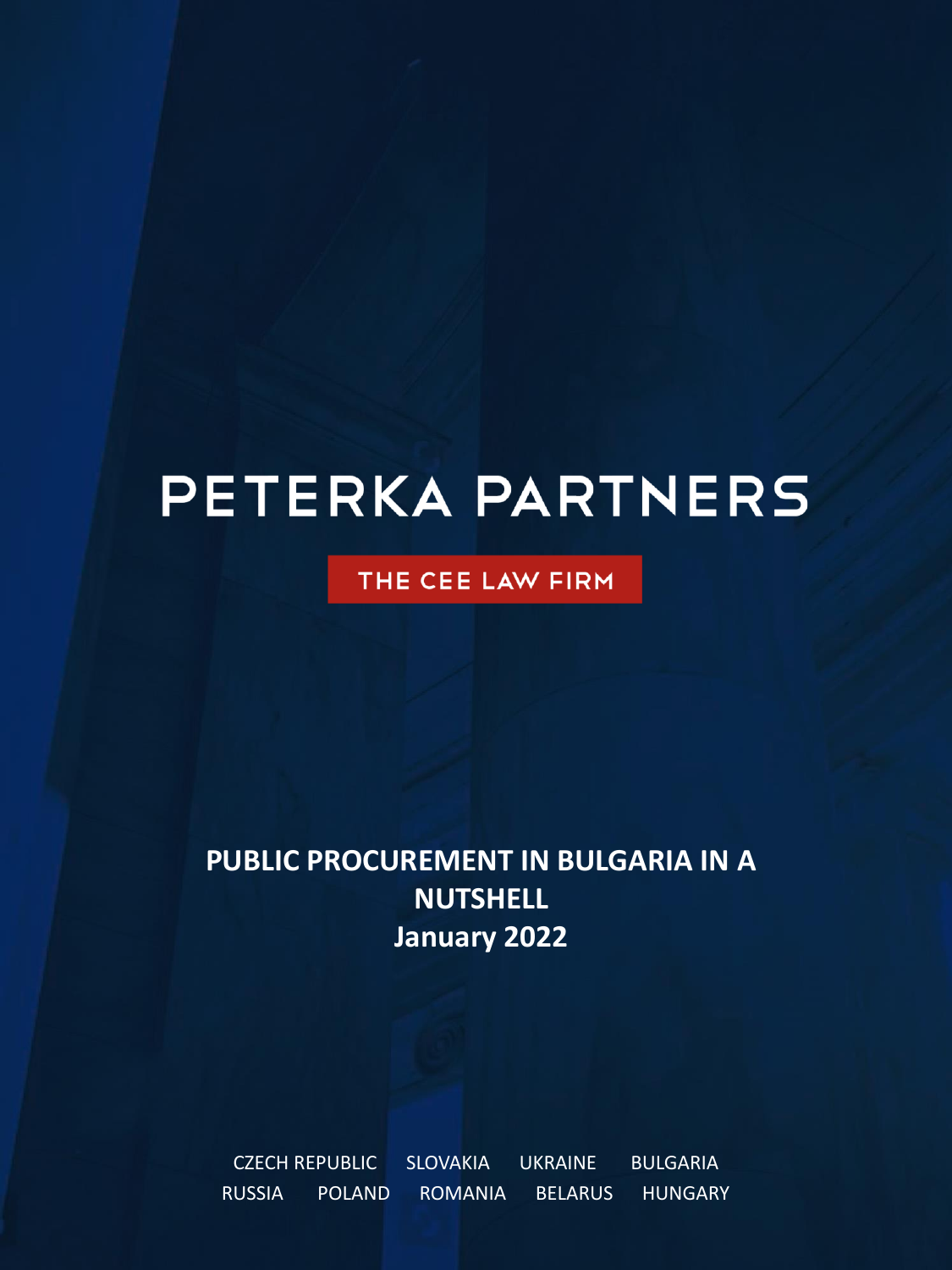The spending of resources via public tenders in Bulgaria has increased over the past two years with the number of announced public procurement ("PP") procedures rising from around 14,000 with a total value of BGN 13 billion (approximately EUR 6.7 billion) in 2020 to around 19,300 with a total value of BGN 16 billion (approximately EUR 8.6 billion) in 2021.

This trend is expected to continue, especially considering the recent announcements of the authorities that the use of the so-called in-house procedures for awarding large public projects without tenders will be substantially limited and instead public funds will normally be spent through competitive PP. In addition, Bulgaria is expected to receive up to BGN 12 billion (approximately EUR 6 billion) of additional funding under the country's Recovery and Resilience Plan which in turn will be distributed through PP.

Here is a brief overview of the main aspects of PP procedures in Bulgaria, including insight into certain related practical issues.

Foreign entities from any country, except for entities registered in jurisdictions with a preferential tax regime in certain cases, may participate in local PP either directly or as part of a joint venture with local or foreign partners, usually in the form of a consortium. The consortium can be formed under the Bulgarian or a foreign law. A consortium under Bulgarian law:

- $\triangleright$  does not usually require registration before the awarding of a public contract and is constituted by virtue of signing a consortium agreement in a simple written form. Registration of a company may however be required by the Contracting Authority ("CA") prior to signing the public contract when it is necessary for the execution of the procurement and this has been indicated in the tender documentation;
- $\triangleright$  is treated as a company for tax purposes.

Consortium agreements must meet certain criteria (e.g., contain provisions on the manner of representation, distribution of responsibilities among the parties, etc.)

Note: Registration in the BULSTAT register and VAT registration of the consortium will be required after the awarding of a public contract and prior to its signing.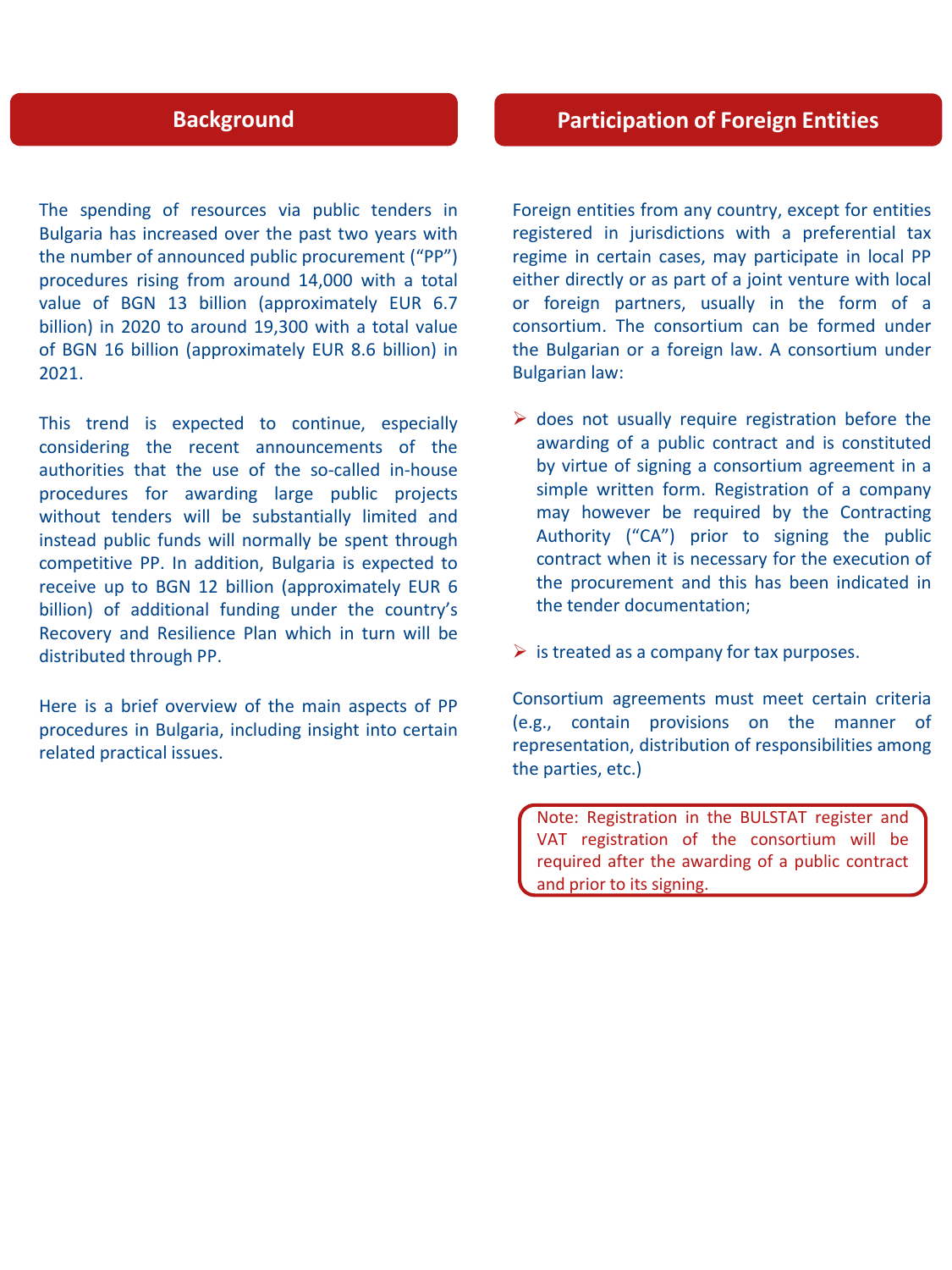#### **Electronic Awarding of Public Contracts**

A fully electronic process is in place through an online platform called the Centralized Automated [Information](https://identity.eop.bg/Account/Login?ReturnUrl=%2Fconnect%2Fauthorize%2Fcallback%3Fclient_id%3DNX1SPA%26redirect_uri%3Dhttps%253A%252F%252Fapp.eop.bg%252Flogon%26response_type%3Dcode%26scope%3Dopenid%2520profile%2520email%2520read%2520write%2520negometrix_user%2520NX1IdentityServerApi%26state%3Dfb7f5f9106ec4e6885e4fc3b87e1b637%26code_challenge%3D1ZrT761A3FA2Eq5mUs9tmfQR-k5iA2P3CD0M7iAp41k%26code_challenge_method%3DS256%26response_mode%3Dquery) System (CAIS), accessible at: CAIS EOP | Log in

Registration with CAIS is free of charge and requires a qualified electronic signature.

A qualified electronic signature ("QES") is required for the registration, as well as for the submission, of tenders. It is also a convenient way to sign tender documents.

A QES issued by other EU countries may also be used. Information on recognized qualified trust service providers, in accordance with the eIDAS Regulation, is available at: EU Trust Services Dashboard [\(europa.eu\)](https://esignature.ec.europa.eu/efda/tl-browser/#/screen/home)

Upon registration, users will obtain a profile in the system, under which tenders can be filed with the respective CA.

Once registered, the user may access and select from a list of available procurements. Upon selecting the procurement an access key is generated and provided to the registrant. The system will then consider the user as a potential participant and will redirect to him/her all notifications related to the respective procurement.

Note: Notifications will formally appear in its profile with the CAIS. In practice, informal notifications are also received by e-mail.

#### **Phases of PP**

Phases depend on the type of procurement. The most commonly used forms of PP (open procedure and public competition) are carried out in two phases:

- $\triangleright$  pre-selection phase, where compliance with the pre-selection criteria set by the CA is being examined;
- $\triangleright$  selection phase, where the price and technical offer of pre-selected participants are being evaluated and ranked.

#### **Submission of Documents**

Documents can be filed signed electronically or as scans. Electronic documents signed with a QES by more than one individual (e.g., an ESPD) will also be accepted.

Participants do not have to submit any proof of their economic and financial status, technical capabilities or other grounds for exclusion before the awarding of the public contract.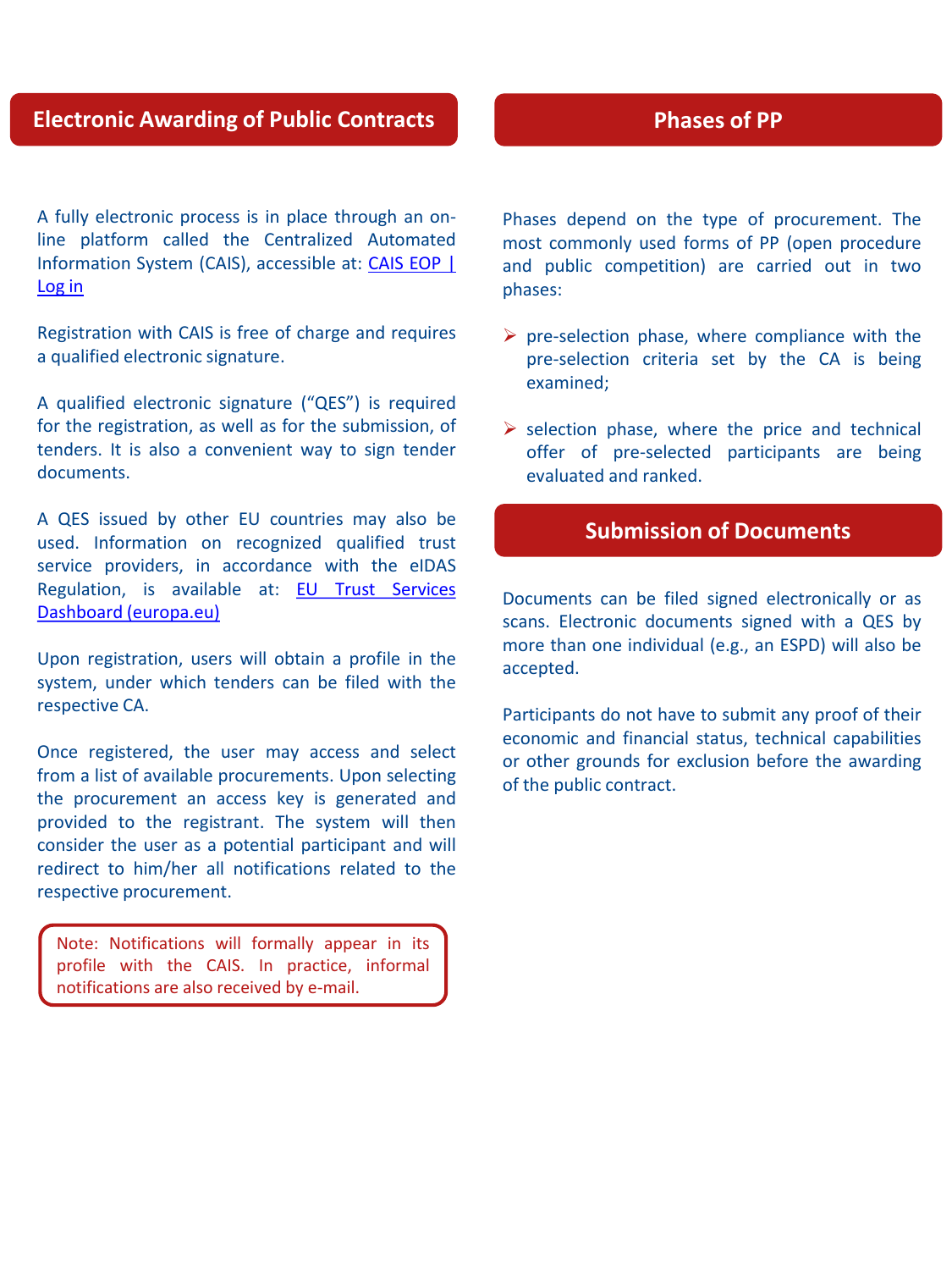#### **ESPD**

The ESPD must, in principle, be signed by all natural persons who act in the capacity of a representative, member of a management or a supervisory body of the participating entity or of the legal entities that are members of such boards of the participating entity. In the case of a consortium, signatories will be the respective natural persons with such functions in all members of the consortium, as well as by the individual managing and representing the consortium.

Note: The law allows the signing of the ESPD by one of the said persons only in certain cases and where the respective circumstances are the same for all of them (e.g., clean judicial record). Relevant proof should be submitted along with the tender in such cases, e.g., declarations from all of the non-signing persons provided in simple written form or insertion of a respective statement in the ESPD that information on the circumstances has been provided to the signatory in advance.

#### **Justification of Exceptionally Favourable Tender**

Where the price of a participant is more favourable than the average price of all other tenders by more than 20%, the said participant will have to submit a justification thereof. The justification should provide reasonable and precise data on which the price is based, the financial reasoning behind the figures, as well as the general benefits taken into consideration.

Note: It is entirely at the discretion of the commission appointed by the CA to accept or reject such justification. Its decision is not subject to a judicial review on the merits but only on procedural grounds. accept or reject such justification. Its decision is not subject to a judicial review on the merits but only on procedural grounds.

Time limits in PP may vary substantially and will depend on the type of procedure, complexity, number of participants, etc. Some of the milestones within PP in terms of timing under the law are the following:

- $\triangleright$  filing an offer e.g., 20 days (which can be lowered to 10) in open competition and 30 days (which can be lowered to 15) in an open procedure;
- $\triangleright$  ranking the offers 10 days as from receiving the minutes of the commission assigned by the CA. In practice this time limit is generally respected by the CA although not mandatory;
- $\triangleright$  concluding a public contract not less than 14 (with few exceptions) as from notifying the interested participants, unless an appeal has been lodged against the award decision.

#### **Conclusion of a Public Contract**

In order to conclude a contract, the selected participant will have to submit documentary proof of its economic and financial status and technical capabilities as per the ESPD and to provide a performance security in the form of a bank guarantee, insurance or a lump sum.

Note: The performance security should not exceed 5% of the contract value and in some cases may even be as low as 2%.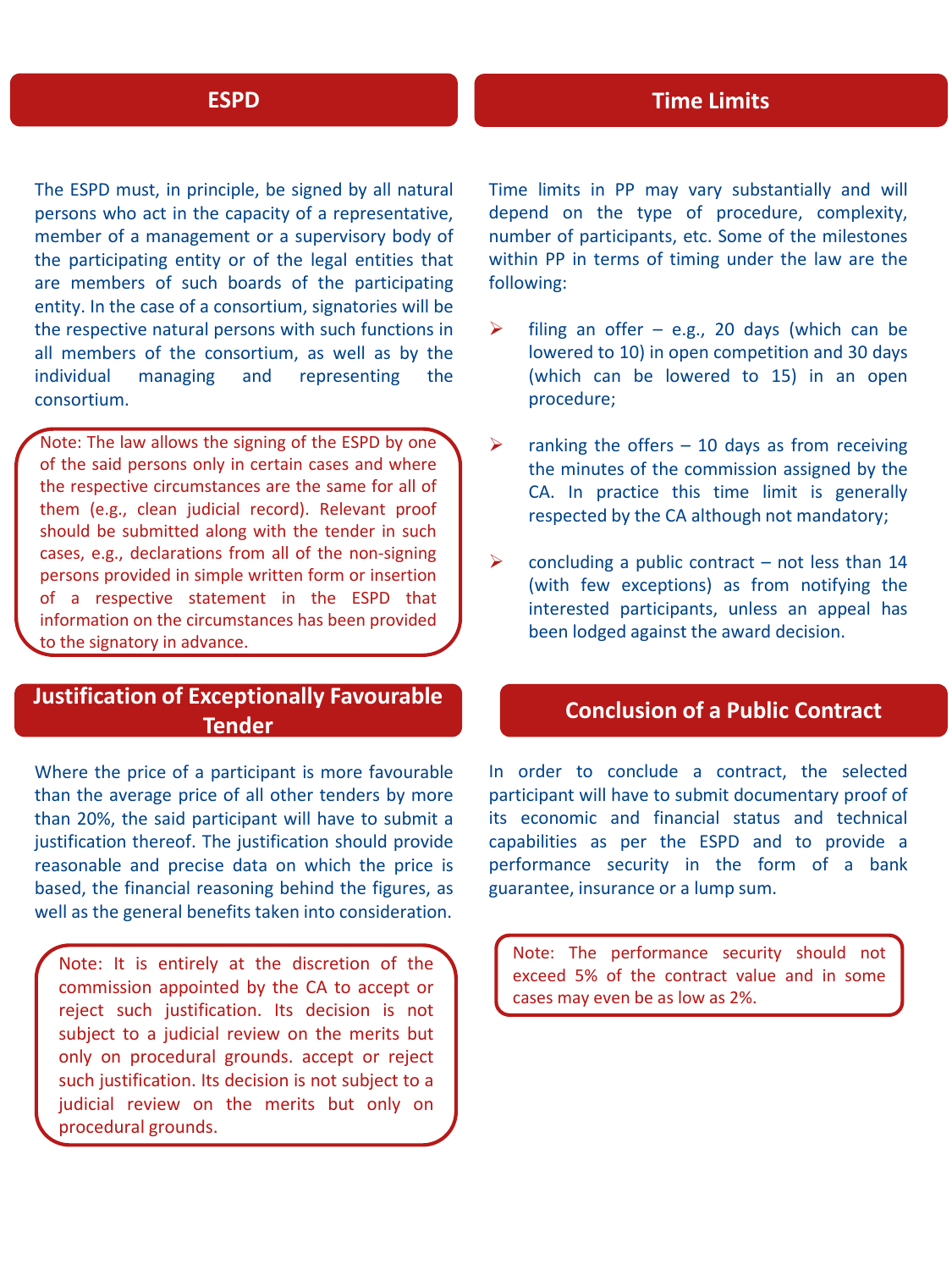#### **Appeals before the Administrative Authority**

Decisions of the CA can be appealed within 10 days before the Commission for Protection of Competition ("CPC"). Appeals against decisions on the awarding of public contracts have a suspension effect on the respective tender procedure; appeals against other types of decisions may attain such effect if an interim measure is granted by the CPC upon a request by the appellant.

Under the law, the CPC shall rule on the merits of the appeal in 1 month or 15 days depending on the value of the tender. Those time limits are respected in a good number of cases.

The state fee due to the CPC for the appeal depends on the value of the tender but it does not exceed BGN 4,500 (approximately EUR 2,300) in any event.

#### **Appeals before the Court**

The CPC's decisions can be further appealed before the Supreme Administrative Court ("SAC") within 14 days.

The SAC will normally rule on the merits of the appeal within several months. Such rulings are final.

The state fee for these court proceedings is similar to those for the appeal proceedings before the CPC.

Note: Expenses in both administrative and court proceedings are borne, subject to certain limitations, by the losing party.

#### **Appeal Related Figures**

Statistics show that roughly a thousand appeals were filed to the CPC in 2020. In almost half of those cases, the final decision of the CPC has been further appealed before the SAC and approximately 7% of the CPC decisions have been annulled by the court.

**Please note that no information contained in this brochure should be considered or interpreted in any manner as legal advice and/or the provision of legal services. This brochure has been prepared for the purposes of general information only. PETERKA & PARTNERS does not accept any responsibility for any omission and/or action undertaken by you and/or by any third party on the basis of the information contained herein.**